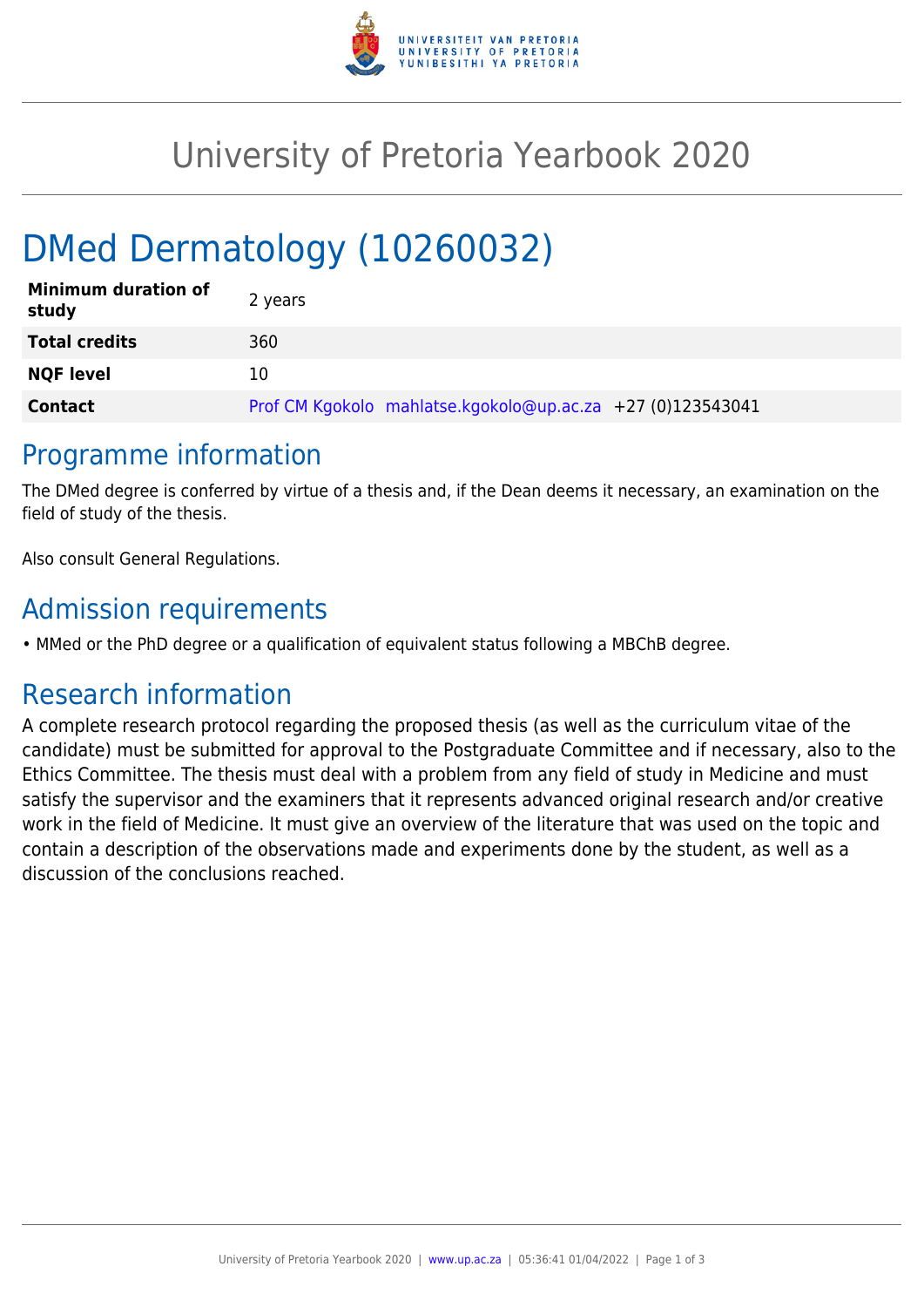

# Curriculum: Year 1

**Minimum credits: 360**

### **Core modules**

### **Thesis: Dermatology 990 (DER 990)**

| <b>Module credits</b>         | 360.00                         |
|-------------------------------|--------------------------------|
| <b>Prerequisites</b>          | No prerequisites.              |
| Language of tuition           | Module is presented in English |
| <b>Department</b>             | Internal Medicine              |
| <b>Period of presentation</b> | Year                           |